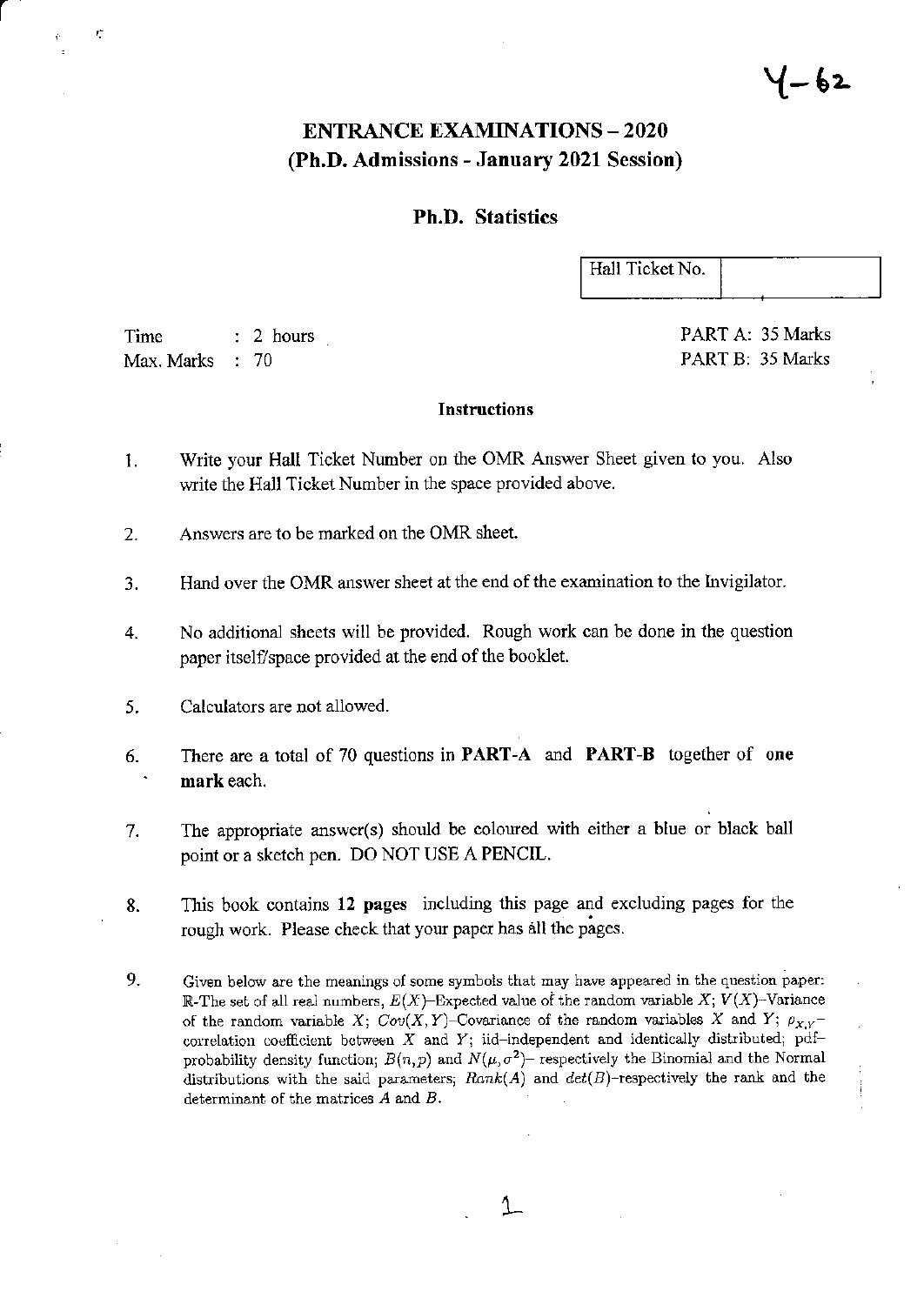#### Part-A

4-62

- 1. Two squares are selected at random from a chess board with equal probabilities, what is the probability that they have a common side?
	- $(A)$  1/18.  $(B)$  1/36.  $(C)$  7/12.  $(D)$  7/24.
- $B = (-1, 9)$ 2. If  $A = [-3, 7]$ , then  $A \triangle B$  is equal to
	- (A) union of two disjoint open intervals.
	- (B) an open interval.
	- (C) a closed interval.
	- $(D)$  none of the above is correct.
- $X \sim N(65, 10)$ , arrange the following events in increasing order of their probabilities: 3.

$$
E_1 = \{X > 75\} \qquad E_2 = \{X \le 58\} \qquad E_3 = \{X > 90\} \qquad E_4 = \{X < 65\}
$$

- (A)  $E_1, E_2, E_3, E_4$ . (B)  $E_3, E_1, E_2, E_4$ . (C)  $E_3, E_1, E_4, E_2$ . (D)  $E_2, E_1, E_3, E_4$ .
- 4. Let X be a random variable such that  $P(Y = 1) = p = 1 P(Y = -1)$ . Find  $a(a \neq 1)$  such that  $E(a^Y) = 1$ (B)  $\frac{1-p}{p}$ . (C)  $\frac{p}{1+p}$ . (D)  $p^2$ .  $(A)$   $p$ .
- 5. Let  $X \sim N_p(\mu, \Sigma)$ . The moment generating function of X is
	- (A)  $M_X(t) = exp(t'\mu + \frac{1}{2}t'\Sigma t).$ 
		- (B)  $M_X(t) = exp(t'\mu \frac{1}{2}t'\Sigma t).$
		- (C)  $M_X(t) = exp(\frac{1}{2}t'\mu + t'\Sigma t).$
		-
		- (D)  $M_X(t) = exp(\frac{1}{2}t'\mu + t'\Sigma t).$
- 6. Let  $X \sim N_n(\mu, \Sigma)$ . Then  $X'A_1X$  and  $X'A_2X$  are independent if and only if (A)  $A_1A_2=0.$ (B)  $A_1 + A_2 = 0$ . (C)  $A_1 = 0$ . (D)  $A_2 = 0$ .
- 7. An accident occurs at a point X that is uniformly distributed on a road of length L. At the time of the accident, an ambulance is at a location  $Y$  that is also uniformly distributed on the road. Assuming that  $X$  and  $Y$  are independent, find the expected distance between the ambulance and the point of the accident.
	- (C)  $\frac{L}{4}$ . (D)  $\frac{2L}{3}$ .  $(A) \frac{L}{2}$ .  $(B) \frac{L}{2}$ .
- 8. If X and Y are independent binomial random variables with identical parameters  $n$  and  $p$ , then  $E[X|X+Y=m]$  is
	- (A)  $\frac{m}{2}$ . (B)  $\frac{m+1}{2}$ . (C)  $\frac{n+1}{2}$ .  $(D) \frac{n}{2}$ .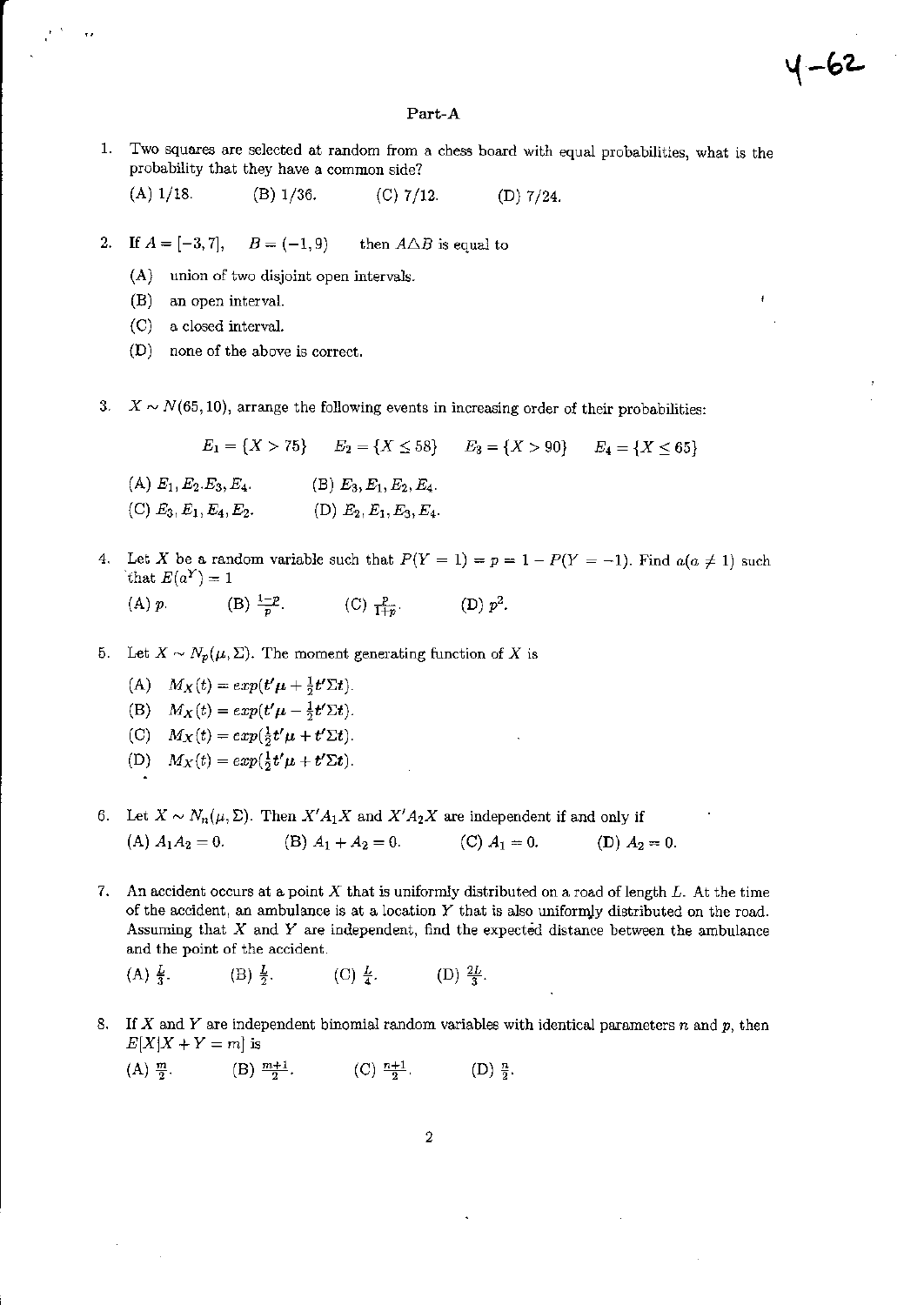The Central Limit Theorem states that 9.

 $\bar{P}$ 

 $(A)$ if n is large, and if the population is normal, then the sampling distribution of the sample mean can be approximated closely by a normal curve.

4-62

- if n is large, and if the population is normal, then the variance of the sample mean must  $(B)$ be small.
- if n is large, then the sampling distribution of the sample mean can be approximated closely  $\rm (C)$ by a normal curve.
- $(D)$ if n is large then the distribution of the sample can be approximated closely by a normal curve.
- 10. In order for the Poisson probabilities to give good approximate values for the binomial probabilities, we must have the condition(s) that:
	- $(A)$  the population size is large relative to the sample size.
	- $(B)$ the sample size is large.
	- $(C)$ the probability, p, is small and the sample size is large.
	- $(D)$ the probability, p, is close to .5 and the sample size is large.

11. If 
$$
\begin{bmatrix} 2 & 4 \\ 1 & 3 \end{bmatrix} A \begin{bmatrix} 0 & 2 \\ 1 & 3 \end{bmatrix} = \begin{bmatrix} 1 & 0 \\ 0 & 1 \end{bmatrix}
$$
, then the matrix A is  
\n(A)  $\begin{bmatrix} 3 & -4 \\ 3/4 & -1 \end{bmatrix}$ .  
\n(B)  $\begin{bmatrix} -13/4 & 3/2 \\ 5/4 & -1/2 \end{bmatrix}$ .  
\n(C)  $\begin{bmatrix} -17/4 & 3/4 \\ -7/4 & -1/4 \end{bmatrix}$ .  
\n(D)  $\begin{bmatrix} 5/4 & 11/4 \\ 3 & -9/4 \end{bmatrix}$ .

12. Suppose  $N(t)$  is a Poisson process and  $s < t$ . Then the probability  $P[N(s) = k | N(t) = n]$  will be

(A) 
$$
e^{-s/t} \frac{(s/t)^k}{k!}
$$
.  
\n(B)  $\binom{n}{k} \left(\frac{t}{s}\right)^n \left(1 - \frac{t}{s}\right)^{n-k}$   
\n(C)  $\binom{n}{k} \left(\frac{s}{t}\right)^k \left(1 - \frac{s}{t}\right)^{n-k}$   
\n(D)  $\left(\frac{s}{t}\right)^k \left(1 - \frac{s}{t}\right)^{n-k}$ .

13. Which of the following is NOT true of the confidence level of a confidence interval?

- $(A)$ The confidence level gives us the success rate of the procedure used to construct the confidence interval.
- The confidence level is often expressed as an area  $1 \alpha$ , where  $\alpha$  is the complement of the  $(B)$ confidence level.
- $(C)$ The confidence level is also called the degree of confidence.
- $(D)$ There is a  $1 - \alpha$  chance, where is the complement of the confidence level, that the true value of the parameter will fall in the confidence interval produced by the sample.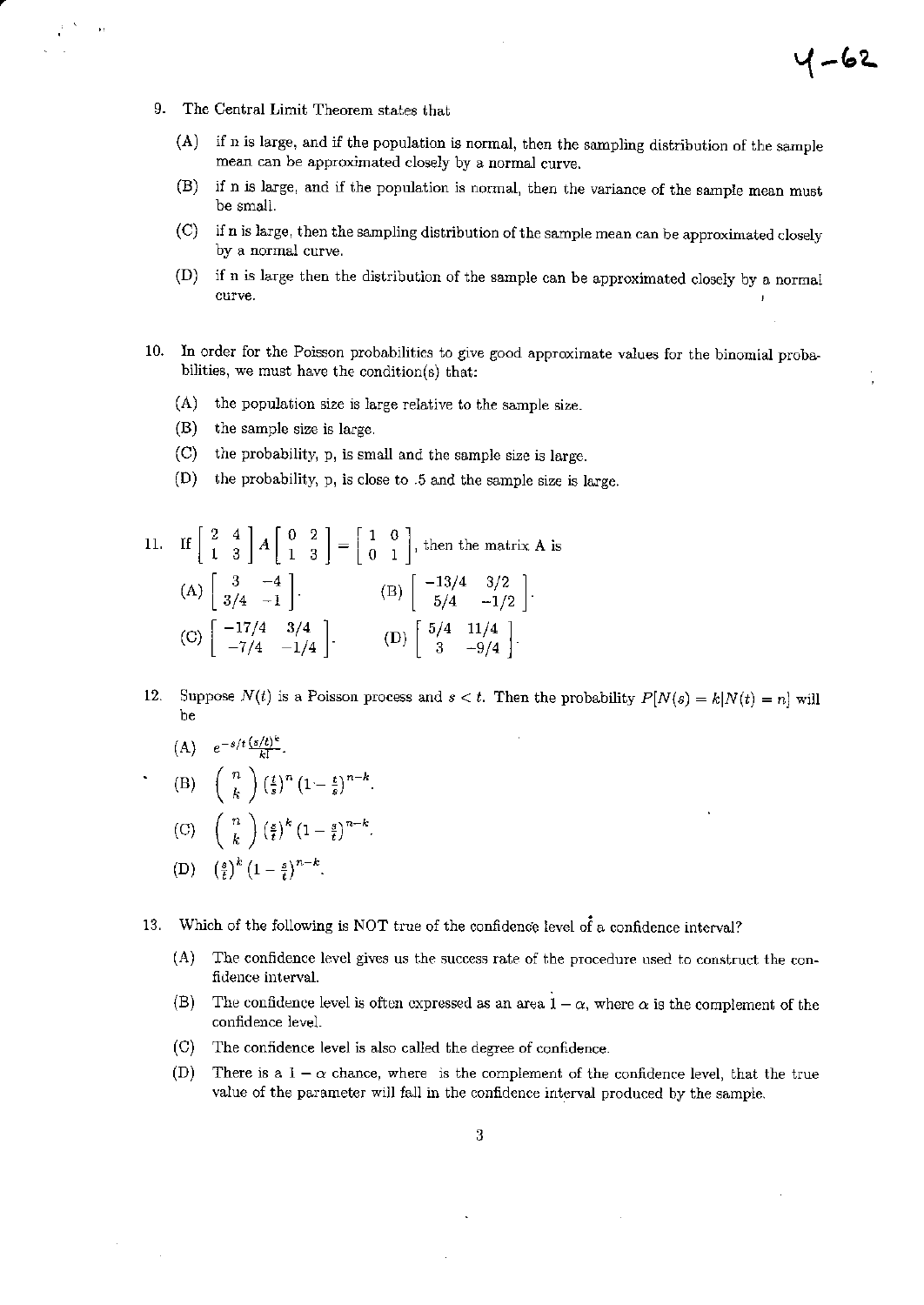14. Suppose we are interested in studying the factors that affect GPA of college students. Fifty colleges are selected at random and we collect the GPA of one male and one female student from each college. We also classify each college as public or private. Which of the following procedures is most appropriate to conduct first.

 $4 - 6 -$ 

- An independent 2 sampled t test on the GPA of male and female students.  $(A)$
- $(B)$ A paired t test on the GPA of male and female students.
- (C) ANOVA on the four sets of GPAs: male students at private colleges, female stdeunts at private colleges, male students at public colleges, female students at public colleges.
- $(D)$ Two-Way ANOVA using the college status as one factor and gender as the second factor.
- 15. In a hypothesis test, a  $p$ -value is
	- $(A)$ a probability of observing a parameter more extreme than the one observed under the assumption that the null hypothesis is true.
	- $(B)$ a probability of observing a parameter more extreme than the one observed under the assumption that the null hypothesis is false.
	- a probability of observing a statistic at least as extreme as the one observed under the  $(C)$ assumption that the null hypothesis is true.
	- a probability of observing a statistic at least as extreme as the one observed under the  $(D)$ assumption that the null hypothesis is false.
- 16. Let X be a set with 30 elements. Let  $A, B, C$  be subsets of X with 10 elements each such that  $A \cap B \cap C$  has 4 elements. Suppose  $A \cap B$  has 5 elements,  $B \cap C$  has 6 elements, and  $C \cap A$  has 7 elements, how many elements does  $A \cup B \cup C$  have?
	- $(D)$  30.  $(A)$  16.  $(B)$  14.  $(C)$  15.
- 17. A statistic is said to be biased if it
	- $(A)$  has exactly the same value as the parameter.
	- (B) systematically underestimates or overestimates the parameter.
	- (C) is determined from a trimmed sample.
	- (D) leads to an erroneous conclusion about the sample.
- 18. The point  $(3,4)$  in the xy-plane is reflected w.r.t the x-axis and then rotated through 90 degrees in the clockwise direction in the plane about the origin. The final position of the point is

- $(C)$   $(-3, -4)$ . (D)  $(-4, -3)$ .
- 19. The complement of 4 heads in the toss of 4 coins is
	- (B) Exactly one tail. (A) All tails.
	- (C) Three heads. (D) At least one tail.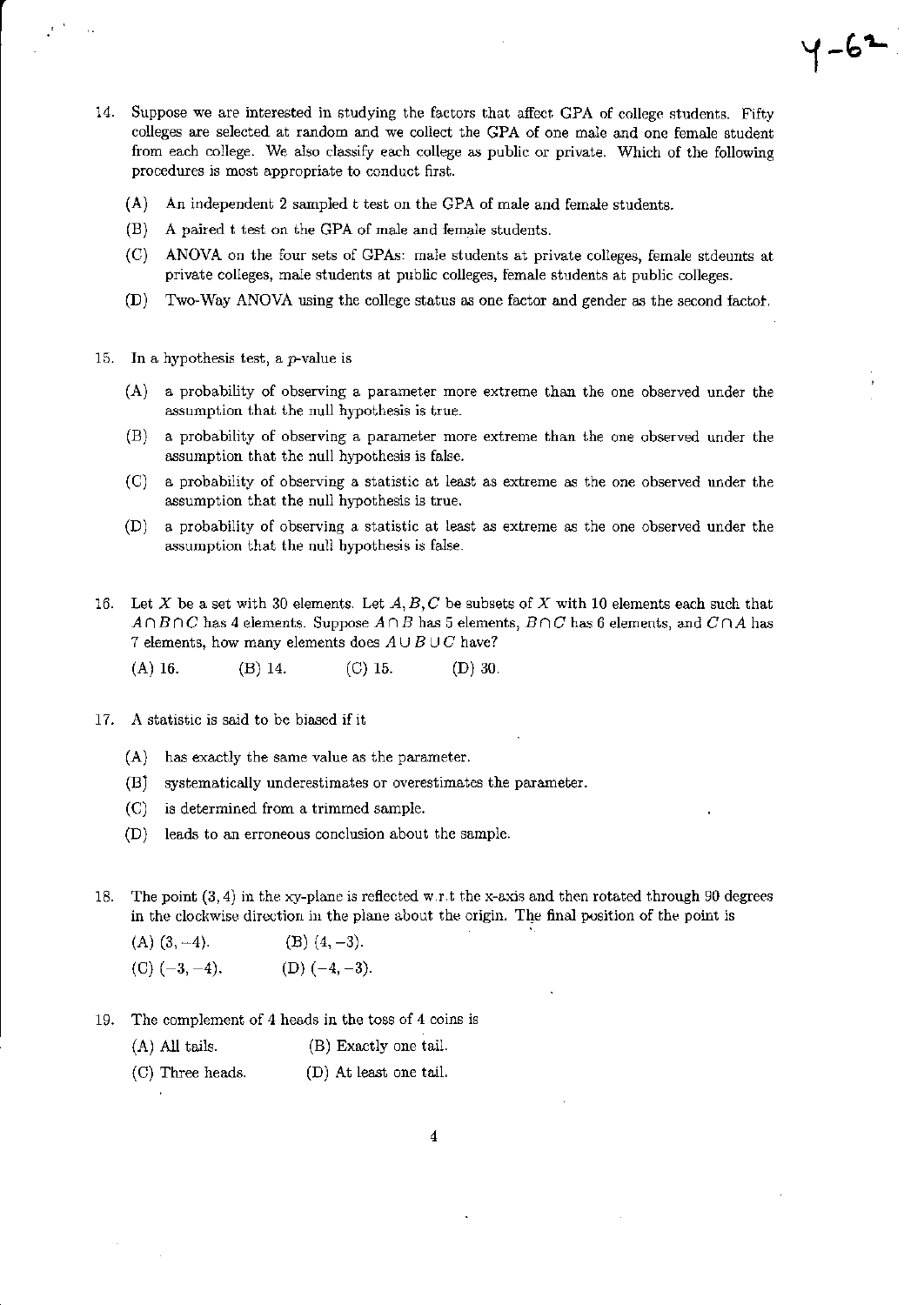20. To determine if there are outliers in a least squares regression models data set, we could construct a Boxplot of the

 $4 - 62$ 

(B) predictor variables. (A) response variables.

(C) lurking variables. (D) residuals.

21. A club has a membership of 600 and operates a golf course and 12 tennis courts. The club would like to know how many members use each facility. A survey indicates that 61% regularly use the golf course, 45% regularly use the tennis courts, and 3% use neither of these facilities regularly. What Percentage of the 600 use at least one of the golf or tennis facilities?

(C) 103%.  $(D) 9\%$ .  $(A) 97\%.$  $(B) 3\%.$ 

What is the next number in the sequence  $1, 5, 14, 30, 55, \ldots$ ? 22. (B) 81.  $(C)$  91.  $(D)$  101.  $(A) 71.$ 

#### 23. Identify which, if any, of the following is true:

- (A) If events A and B are independent then they are also disjoint.
- (B) If events A and B are independent then  $P(A \cap B) < P(A)P(B)$ .
- (C) If events A and B are independent then they cannot occur simultaneously.
- None of the above three statements are true.  $(D)$
- The percentage of measurements that are above the 39th percentile is 24.  $(A)$  71%. (B) 39%.  $(C)$  61\%. (D) Cannot be determined.
- 25. If  $I = \int_0^1 e^x dx$ , then which of the following is true?<br>
(A)  $I < 1$ . (B)  $1 < I < 2$ . (C)  $2 < I < e$ . (D)  $I > e$ .
- The difference between the squares of two consecutive odd numbers is 56, the product of the 26. two numbers is
	- $(A)$  105.  $(B)$  143.  $(C)$  195.  $(D)$  255.
- 27. In an exam 3 marks are given for a correct answer and  $-1$  for a wrong answer and no marks are awarded if a candidate does not attempt a question. A candidate attempted all 50 questions and scored 98 marks. How many questions did this candidate answer incorrectly?

 $(A)$  11.  $(B)$  13.  $(C)$  15.  $(D)$  17.

28. Consider the two sets  $A = \{a_1, a_2, a_3, a_4, a_5\}$  and  $B = \{b_1, b_2, b_3, b_4, b_5\}$ . How many one-to-one function  $f$  exist from  $A$  to  $B$ ?  $(D)$  120.  $(A)$  20.  $(B) 60.$  $(C)$  100.

29. Let  $v = (1,1)$  and  $w = (1,-1) \in R^2$ . Then a vector  $u = (a,b) \in R^2$  is in the linear span of v and  $w$ (B) for exactly one value of  $(a, b)$ . (A) only when  $a = b$ .

(D) for at most finitely many values of  $(a, b)$ . (C) always.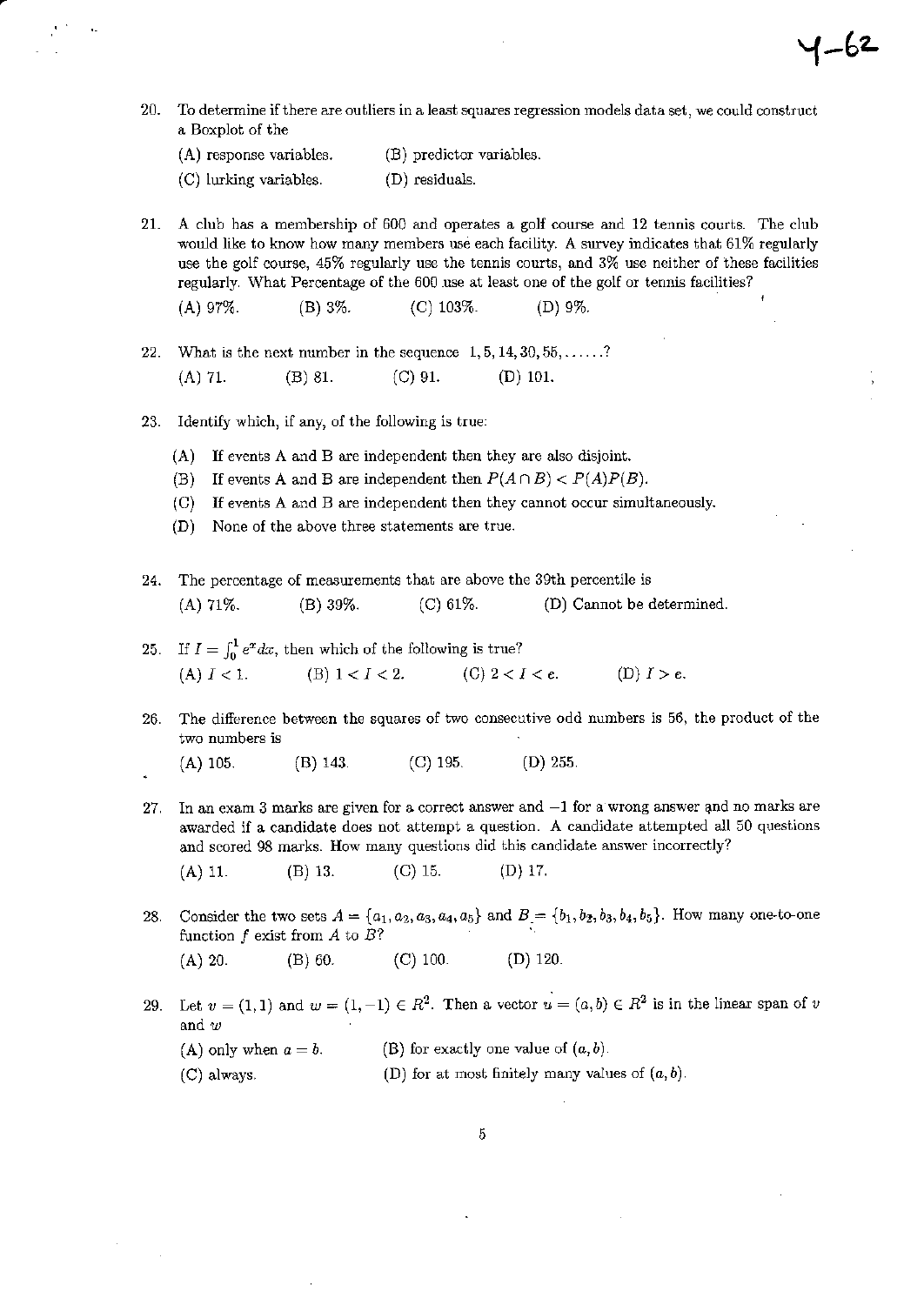30. The value of the following determinant is:

 $\ddot{\cdot}$ 

 $\begin{array}{|c|cccc|} \hline a+b&c+d&e&1\\ b+c&d+a&f&1\\ c+d&a+b&g&1\\ d+a&b+c&h&1\\ \hline \end{array}$ 

1-62

 $\mathbf{I}$ 

- $(A)$  0. (B)  $(a+b)(c+d)+e+f+g+h$ .
- $(C)$  1. (D)  $(a+b+c+d)(e+f+g+h)$ .
- Given the following least squares prediction equation,  $\hat{y} = -173 + 74x$ , we estimate y to 31. by \_\_\_\_\_\_\_ with each 1-unit increase in x
	- $(A)$  decrease; 74.  $(B)$  decrease; 173.  $(C)$  increase; 74.  $(D)$  increase; 173.

 $\ddot{\phantom{0}}$ 

32. Maximum number of positive roots of  $x^6 + 9x^5 + 2x^3 - x^2 - 2$  is  $(A)$  0.  $(B)$  1.  $(C)$  3.  $(D)$  5.

33. If x, y are nonzero real numbers, then  $x^2 + xy + y^2$  is (A) always positive. (B) always negative.  $(C)$  zero. (D) sometimes positive, sometimes negative.

Manish gets test marks of 71, 76, 80, and 86. He gets 90 marks on his final exam. If the tests 34. each count for 10% and the final exam counts for 60% of the composite marks, then rounded to one decimal place, his final composite marks is:

 $(A) 85.3$ .  $(B) -71.2$ .  $(C)$  241.8.  $(D) 80.6$ .

- 35. Which measure of central tendency may not exist for all numeric data sets?
	- $(A)$  Mean. (B) Median. (C) Mode. (D) Variance.

÷.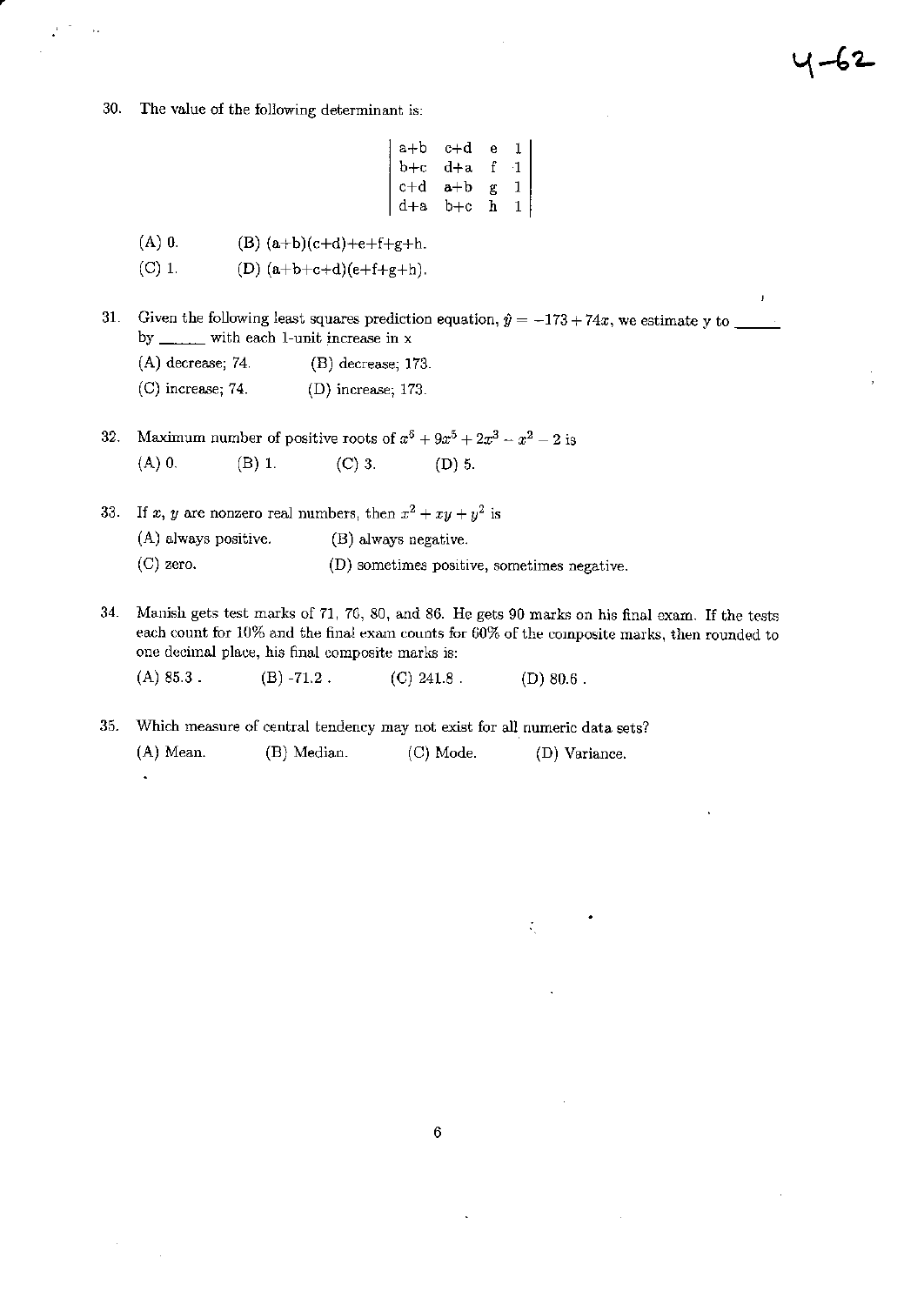#### Part-B

- 36. Suppose  $X_1, X_2, X_3, X_4$  are non-negative independent random variables, where  $X_2, X_3, X_4$  are *iid* Poisson random variables with mean 3, and  $X_1 + X_2 + X_3 + X_4$  also has Poisson distribution with mean 11. Then  $X_1$  follows a
	- (A) Binomial distribution.
- (B) Poisson distribution.
- (C) Hypergeometric distribution.
- (D) Discrete Uniform distribution.
- 
- 37. Let  $((0,1), \mathcal{B}_{(0,1]}, P)$  be a  $\sigma$  probability space where  $\mathcal{B}_{(0,1]}$  is the usual (Borel)  $\sigma$  algebra of subsets of  $(0,1]$  and P is a probability measure on  $\mathcal{B}_{(0,1]}$  that satisfies  $P((a,b]) = b - a, \forall 0 \leq$  $a \leq b \leq 1$ . Let  $\{X_n, n = 1, 2, ...\}$  be a sequence of random variables defined on this probability measure space as follows:  $X_n(\omega) = \begin{cases} (-1)^n & \omega \in (0,1/2] \\ (-1)^{n+1} & \omega \in (1/2,1] \end{cases}$ . Consider the following statements
	- 1  $E(X_n) = 0, \forall n = 1, 2, ...$
	- 2  $X_n \rightarrow 0$   $a.s(P)$ .
	- 3  $X_1, X_2, \ldots$  are identically distributed.
	- 4  $X_1, X_2, \ldots$  are not identically distributed.

The correct statements are:

 $(A)$  only 1, 2 and 4.  $(B)$  only 2 and 4.  $(C)$  only 1 and 3.  $(D)$  only 1, 3, and 4.

- 38. Let  $A_n$  denote the event that the nth and  $(n + 1)$ th tosses of a coin show heads and let  $B_n$ denote the event that the  $(2n-1)$ th and the  $(2n)$ th tosses of this coin show heads. Then
	- (A)  $\limsup_{n\to\infty} B_n \subseteq \limsup_{n\to\infty} A_n$ .
	- (B)  $\liminf_{n\to\infty} A_n \subseteq \limsup_{n\to\infty} A_n \subseteq \limsup_{n\to\infty} B_n$ .
	- (C)  $\liminf_{n\to\infty} B_n^c \subseteq \liminf_{n\to\infty} A_n^c$ .
	- (D) None of the above is correct.
- 39.  $X_1, X_2, \ldots$  are *iid* random variables distributed uniformly over  $\{1, 2, \ldots, 10\}$ , that is  $Pr(X_m = 1, 1, 2, \ldots, 10)$  $i) = 1/10$ ,  $i = 1, 2, ..., 10$  and for all  $m = 1, 2, ...$  Let  $S_n = X_1 + ... + X_n$ , read the following statements and identify the correct ones.
	- 1  $Pr(S_n > S_{n+1}) = 1$  for every  $n = 1, 2, ...$
	- The sequence  $\{\frac{S_n}{n}\}\)$  converges with probability 1 to  $E(X_i)$ .
	- $\lim_{n\to\infty}Pr(\frac{S_n}{\sqrt{n}} > 5.5\sqrt{n}) = 1/2$  $\bf{3}$ 4  $\lim_{n \to \infty} Pr(\frac{S_n}{\sqrt{n}} > 5.5\sqrt{n}) = 1$

The correct statements are:

 $(A)$  only 2 and 3. (B) only 1, 2 and 3.

(D) only 1, 2, and 4.  $(C)$  only 1 and 3.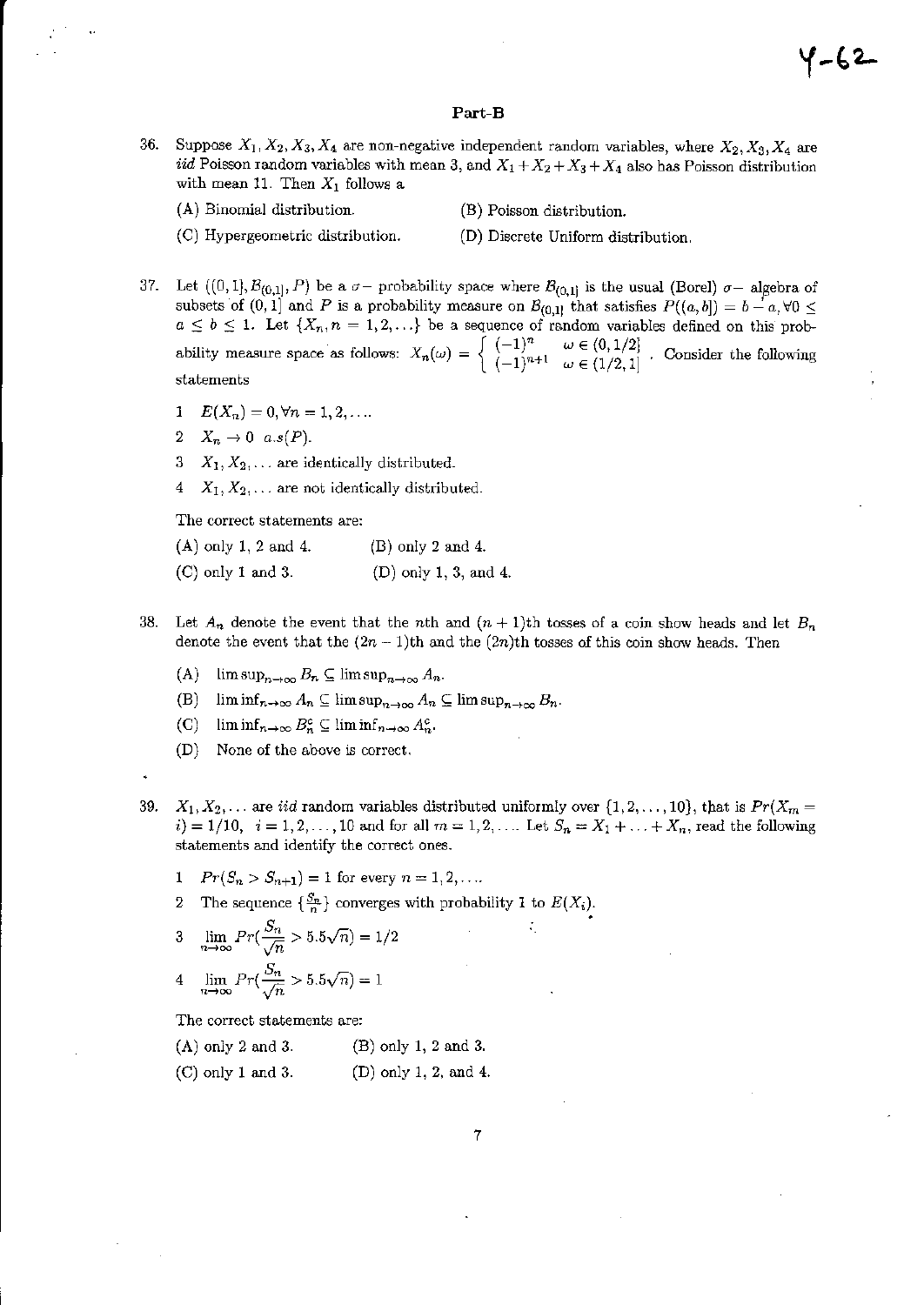The second moment of a random variable X defined on the  $\sigma$ - probability space  $(\Omega, \mathcal{B}, P)$  is 40. 36. Then

Y-62

 $\overline{1}$ 

(A)  $|E(X)| \le E(|X|) \le 6.$ (B)  $|E(X)| \ge E(|X|) \ge 6$ . (C)  $6 \leq |E(X)|$ . (D)  $|E(X)| \leq 6 \leq E(|X|)$ .

Random variables  $X_1$  and  $X_2$  are *iid* and their characteristic functions are real valued  $\phi(t)$ ,  $t \in$ 41. **R**. The characteristic function of  $X_1 - \frac{X_2}{2}$  is

 $(A) \frac{\phi(t)}{2}$ . (B)  $\phi(t/2)^2$ . (C)  $\phi(t)$ . (D)  $\phi(t)\phi(t/2)$ .

- Suppose  $X_1, \ldots, X_n$  is a random sample from the  $U(-\theta, \theta)$ ,  $\theta > 0$  population, and let 42.  $X_{(1)}, \ldots, X_{(n)}$  be the corresponding order statistics. Then which of the following is true?
	- $(A)$  $X_{(n)}$  is the Maximum Likelihood estimator for  $\theta$ .
	- $(B)$  $X_{(n)}$  is a minimal sufficient statistic for  $\theta$ .
	- $(C)$  $-X_{(1)}$  is a sufficient statistic for  $\theta$ .
	- (D) None of the above is correct.
- The one stop Transition probability matrix of an Homogeneous Markov chain with state space 43.  $S = \{1, 2, 3, 4\}$  is

$$
\left(\begin{array}{cccc} 1/2 & 1/2 & 0 & 0 \\ 1/3 & 1/3 & 0 & 1/3 \\ 0 & 1/3 & 1/3 & 1/3 \\ 0 & 2/3 & 0 & 1/3 \end{array}\right)
$$

- $(A)$ This Markov chain is irreducible.
- All the states of this Markov Chain are positive recurrent.  $(B)$
- $(C)$ There is only one recurrent state in this Markov chain.
- This Markov chain has only one transient (non-recurrent) state.  $(D)$
- ÷,

 $\overline{a}$ 

For a non-negative integer valued random variable  $N$ 44.

(A) 
$$
\sum_{i=0}^{\infty} iP(N > i) = \frac{1}{2}(E(N^2) - E(N)).
$$

(B) 
$$
\sum_{i=0} iP(N > i) = \frac{1}{2}(E(N^2) + E(N)).
$$

(C) 
$$
\sum_{i=0}^{\infty} iP(N > i) = \frac{1}{2}E(N)
$$

(D) 
$$
\sum_{i=0}^{\infty} iP(N < i) = \frac{1}{2}(E(N^2) - E(N)).
$$

45. If Z is standard normal random variable, then  $Cov(Z, Z^2)$  equals  $(D) \frac{1}{2}$ .  $(A) \frac{1}{3}$ .  $(B)$  1.  $(C)$  0.

÷.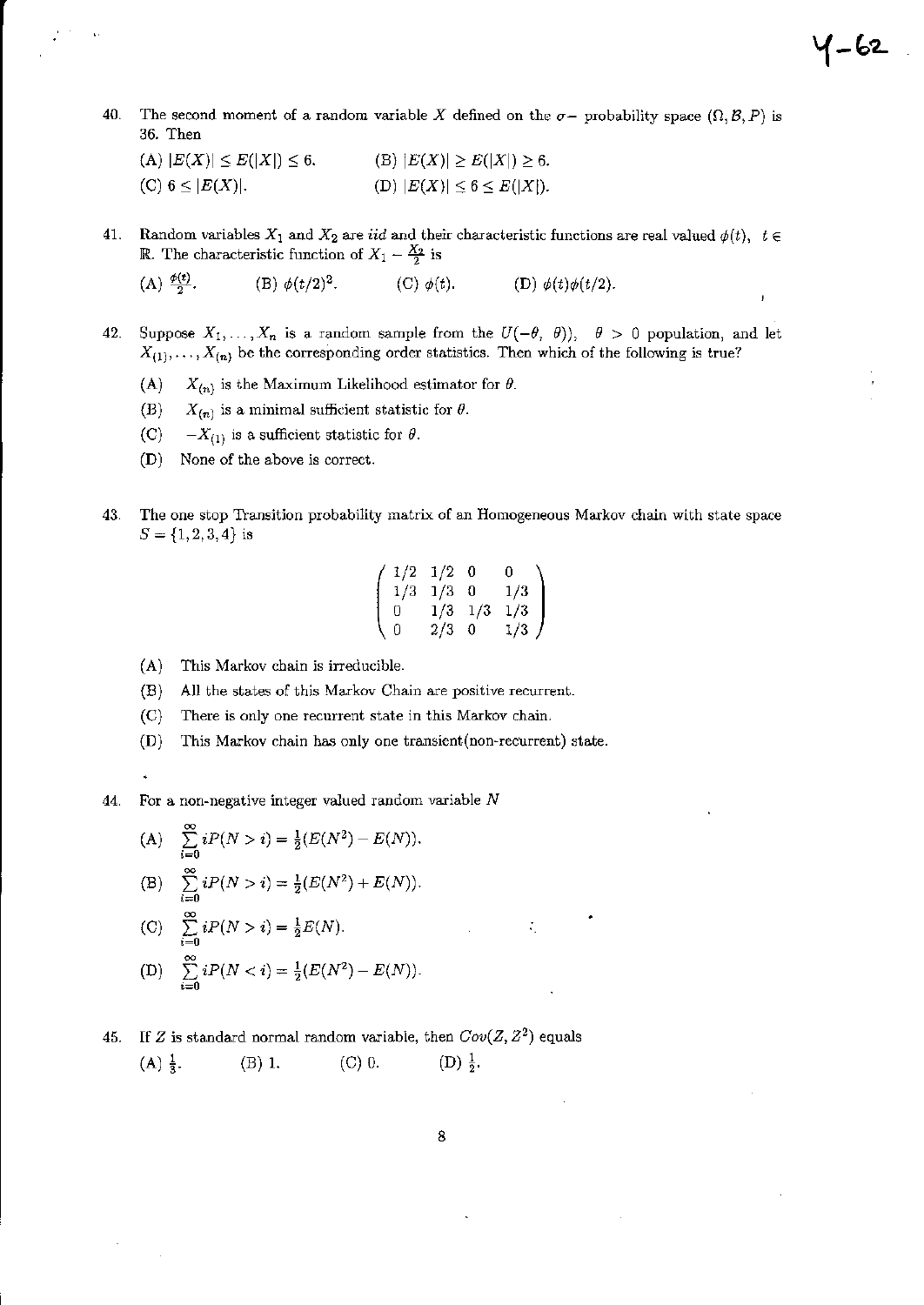- 46. Let X, Y, Z be independent and uniformly distributed over (0,1). Then  $P(X \ge YZ)$  equals  $(A) \frac{1}{2}$ .  $(B) \frac{1}{4}$ .  $(C) \frac{1}{3}$ .  $(D) \frac{3}{4}$ .
- 47. Let  $X_1, X_2, ..., X_n$  be a random sample from a Poisson distribution with parameter  $\lambda$ . Then the Cramer-Rao lower bound for the unbiased estimator of  $\lambda$  is (C)  $\frac{\lambda^2}{n}$ . (B)  $\frac{\lambda}{n-1}$ . (D)  $\frac{\lambda}{\sqrt{n}}$ .  $(A) \frac{\lambda}{n}$ .
- 48. Suppose  $X$  follows the exponential distribution with parameter 1. Define  $Y$  to be the integer part of  $X + 1$ , that is

 $Y = i + 1$  if and only if  $i \le X < i + 1$ ,  $i = 0, 1, 2, ...$ 

Then distribution of Y

(A) Exponential with parameter 1.

(C) Geometric with parameter  $p = e^{-1}$ .

(B) Geometric with parameter  $p = 1 - e^{-1}$ .  $(D)$  Uniform  $(0,1)$ .

{–62

- Let  $X_1, X_2, ..., X_n$  be a random sample from  $U(-\theta, \theta)$ ,  $\theta > 0$  and  $X_{(1)} = \min(X_1, X_2, ..., X_n)$ 49. and  $X_{(n)} = \max(X_1, X_2, ..., X_n)$ . Then  $T = (X_{(1)}, X_{(n)})$  is
	- (A) sufficient but not complete. (B) both sufficient and complete.
	- (C) complete but not sufficient. (D) neither sufficient not complete.
- 50. Let X be an exponential random variable with parameter  $\lambda = 1$ . Then  $P(X > 10|X > 5)$  is (B)  $1-e^{-5}$ . (C)  $e^{-10}$ . (D)  $1-e^{-10}$ . (A)  $e^{-5}$ .

51. Let  $S = \begin{pmatrix} 100 & 60 \\ 60 & 100 \end{pmatrix}$  be a sample covariance matrix. Then the percentage of variance explained by the first principal component is  $(D) 88%$  $(A)$  70%.  $(B) 74\%$ .  $(C)$  80%.

52. If X and Y are independent exponential random variables with parameter  $\beta$ , then the distribution of  $\frac{X}{X+Y}$  is

| (A) Exponential with parameter $\beta$ . | (B) Exponential with parameter $2\beta$ . |
|------------------------------------------|-------------------------------------------|
| $(C)$ Uniform $(0,1)$ .                  | (D) Uniform $(0, \beta)$ .                |

Suppose the random variable X follows the exponential distribution with mean 1. Then  $E(3X^{13})$ 53. is

 $(A)$  3.13!.  $(B)$  3.  $(C)$  13.  $(D)$  1.

54. Suppose  $(X_1, \ldots, X_n)$  follows a multinomial distribution with m trials and cell probabilities  $p_1, p_2, ..., p_n$ . Then  $Cov(X_i, X_j)$  is equal to

 $(A) mp_i p_j.$  $(B)$   $p_i p_j$ .  $(C)$  np<sub>i</sub> $p_i$ .  $(D)$  -mp<sub>i</sub> $p_i$ .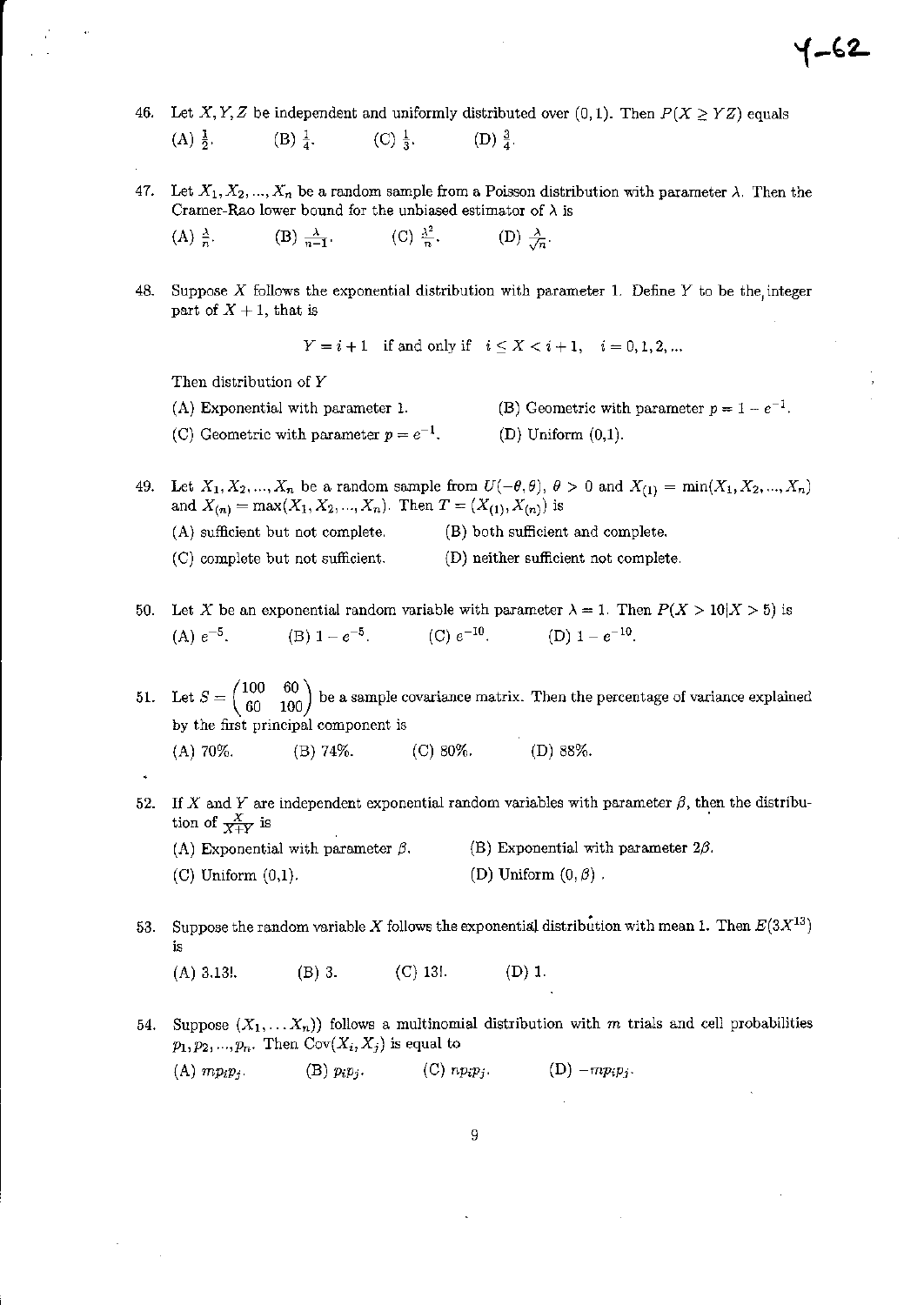55. Let  $X_1$ ,  $X_2$  and  $X_3$  be independent random variables with  $X_k$ ,  $k = 1, 2, 3$  having probability density function  $f_k(x) = k\theta e^{-k\theta x}$ ,  $0 < x < \infty$ ,  $\theta > 0$ . Then a sufficient statistic for  $\theta$  is

| (A) $X_1 + X_2 + X_3$ . | (B) $X_1 + 2X_2 + 3X_3$ . |
|-------------------------|---------------------------|
| (C) $X_1X_2X_3$ .       | (D) $3X_1 + 2X_2 + X_3$ . |

56. In a Markov chain with state space  $\{0, 1, 2\}$  and one step transition matrix given by  $P =$  $1/4$  3/4 1/3 1/3 1/3 , the value of  $p_{01}^{(2)}$  will be:<br>0 1/4 3/4 ,  $(A)$  3/4.  $(B)$  9/16.  $(C)$  3/16.  $(D)$  7/16.

57. The 95% asymptotic confidence interval for  $\theta$  of the Poisson distribution is given by

| (A) $\bar{x} \pm 2.58\sqrt{\frac{\bar{x}}{n}}$ . | (B) $\bar{x} \pm 1.96\sqrt{\frac{\bar{x}}{n}}$ . |
|--------------------------------------------------|--------------------------------------------------|
| (C) $\bar{x} \pm 1.96\sqrt{\frac{n}{x}}$ .       | (D) None of these                                |

58. In stratified sampling with population size equal to 1000, the population is divided into two strata with sizes  $N_1 = 600$  and  $N_2 = 400$  respectively. Under Neyman allocation if  $S_1 = 24$  and the sample sizes from two strata are in the ration  $n_1 : n_2 :: 2 : 1$  then the value of  $S_2$  is

 $(A)$  16.  $(B)$  36.  $(C)$  18.  $(D)$  24.

- 59. The arrivals of customers to a mall are in accordance with a Poisson process at the rate of 100 per minute. An arriving customer to the mall goes to the clothes section with probability 5/8, to the food section with probability  $2/8$  and to the electronics section with probability  $1/8$ . The expected number of customers that will visit the electronics section in a 12 hour period is
	- $(A)$  9000.  $(B)$  12000.  $(C)$  6000.  $(D)$  7200.
- Which statement is NOT CORRECT? 60.
	- (A) The sample standard deviation measures variability of our sample values.
	- A larger sample will give answers that vary less from the true value than smaller samples  $(B)$ (assuming both are properly chosen).
	- The standard error measures how much our estimate may vary if a new sample of the same  $(C)$ size is chosen using the same sampling method.
	- A large sample size always gives unbiased estimators regardless of how the sample is chosen.  $(D)$
- The statement "If there is sufficient evidence to reject a null hypothesis at the 10% significance 61. level, then there is sufficient evidence to reject it at the 5% significance level" is:

Please select the best answer of those provided below.

- (A) Always True.
- (B) Never True.
- Sometimes True; the p-value for the statistical test needs to be provided for a conclusion.  $(C)$
- $(D)$ Not Enough Information; this would depend on the type of statistical test used.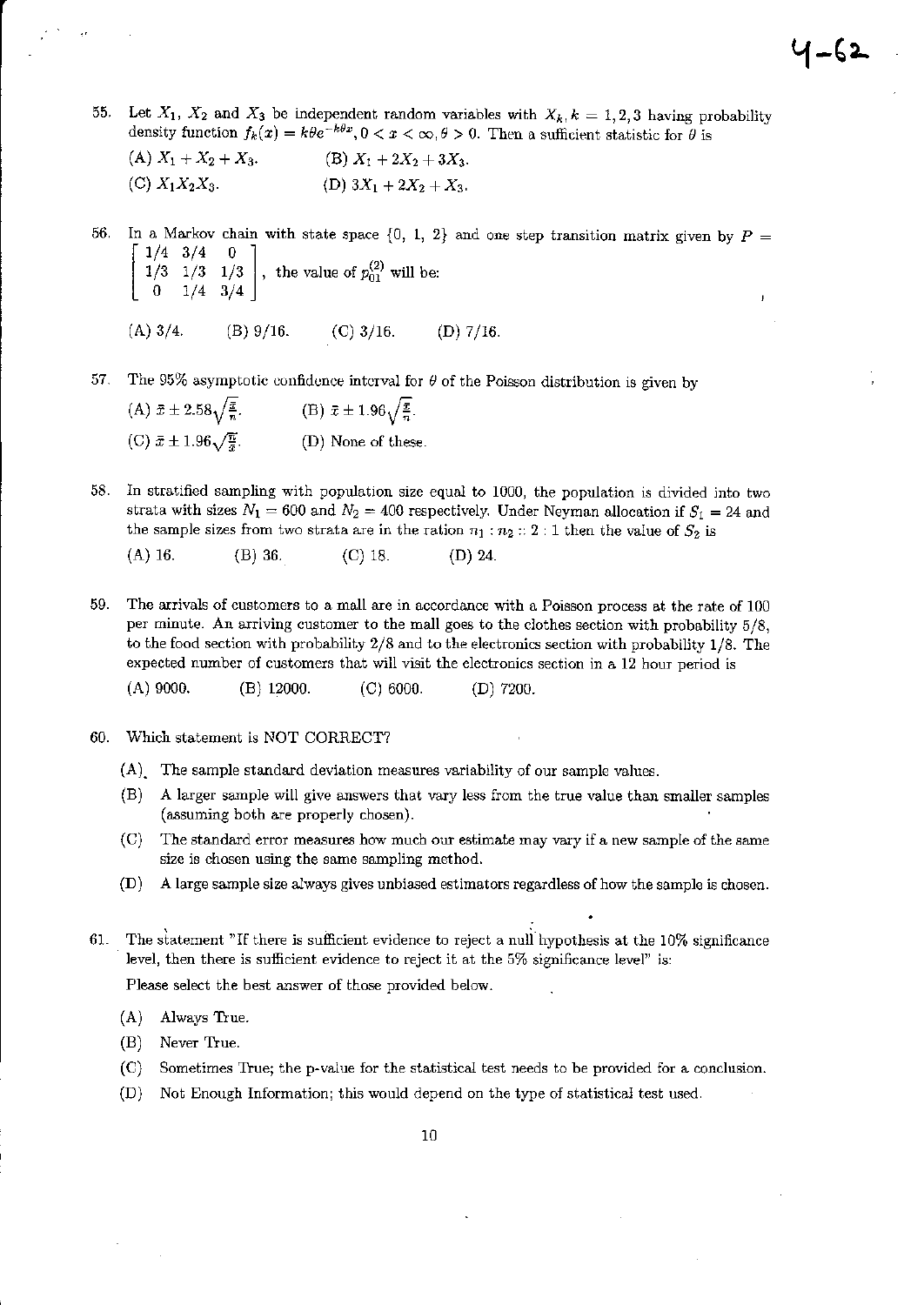62. An experiment was conducted in which  $n = 15$  subjects were timed in the 400 meter run on Monday, fed a carbohydrate heavy diet for the week, and timed in the 400 meter run on Friday. To determine if there is a difference in average performance the appropriate hypothesis testing procedure would be

| $(A)$ a two sample F-test. | (B) matched pairs t-test.         |
|----------------------------|-----------------------------------|
| $(C)$ 2 sample z test.     | (D) none of these is appropriate. |

63. You conduct a hypothesis test and you observe values for the sample mean and sample standard deviation when  $n = 25$  that do not lead to the rejection of null hypothesis. You calculate a p-value of 0.0667. What will happen to the p-value if you observe the same sample mean and standard deviation for a sample of size greater than 25?

 $(A)$  Increase.  $(B)$  Decrease. (C) Remain same. (D) Cannot be said exactly.

- 64. Let  $x_1, x_2, ..., x_n$  be a random sample from a  $N(0, \theta)$  distribution where the variance  $\theta$  is unknown. The UMP test for  $H_0: \theta = \theta_0(>0)$  against  $H_1: \theta > \theta_0$  is of the form:
	- (A)  $\sum_{i=1}^{n} x_i^2 \leq C$  where C is some constant.
	- (B)  $\sum_{1}^{n} x_i \ge C$  where C is some constant.
	- (C)  $\sum_{i=1}^{n} x_i \leq C$  where C is some constant.
	- (D)  $\sum_{i=1}^{n} x_i^2 \ge C$  where C is some constant.
- For a linear regression model, how does a confidence interval differ from a prediction interval? 65.
	- Confidence intervals are used to measure the accuracy of the mean response of all the  $(A)$ individuals in the population, while a prediction interval is used to measure the accuracy of a single individuals predicted value.
	- Confidence intervals are used to measure the accuracy of a single individuals predicted (B) value, while a prediction interval is used to measure the accuracy of the mean response of all the individuals in the population.
	- $(C)$ Confidence intervals are constructed about the predicted values of y while prediction intervals are constructed about a particular value of x.
	- (D). Confidence intervals are constructed about the predicted values of x while prediction intervals are constructed about a particular value of y.
- 66. To establish causation, a statistician must
	- (A) take surveys in multiple locations. (B) use a sample size of at least  $n=30$ .
	- (C) use regression analysis. (D) none of the above are correct.
- In a BIBD with  $t$  treatments in  $b$  blocks of  $k$  plots each and  $r$  replicates, which one of the 67. following is not true?

 $(A)$   $rt = bk$ . (B)  $b \geq t$ . (C)  $r > k$ . (D)  $b \le (r + t - k)$ .

68. In a  $\chi^2$  test of independence, with m rows and n columns in the contingency table, the number of degrees of freedom associated with the test statistic is

 $(A)$  mn-1.  $(B)$  mn+1.  $(C)$  mn-m-n+1.  $(D)$  mn-m-n-1.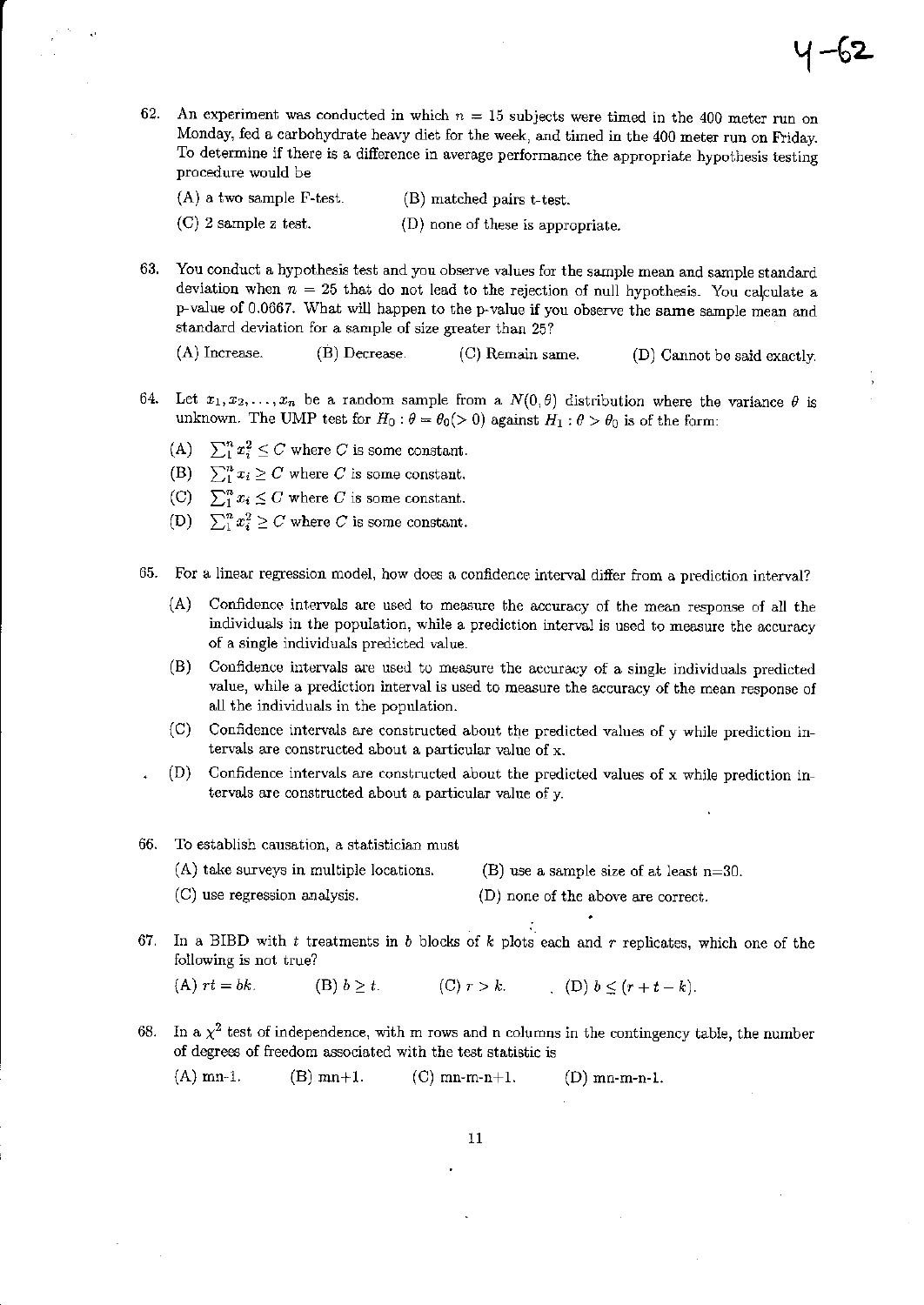J

- 69.  $X_1, \ldots, X_n$  are i.i.d. random variables with absolutely continuous distribution function  $F(x;\theta)$ , then  $-\sum_{i=1}^n \log F(X_i;\theta)$  has
	- (B) Beta distribution. (A) Normal distribution.
	- (D) Weibull distribution. (C) Gamma distribution.
- 70. For a positive integer valued random variable  $X, P(X > k) = \left(\frac{3}{4}\right)^k, k = 1, 2, \ldots$ , the expected value of  $\boldsymbol{X}$ 
	- $(C)$  is 3. (D) does not exist.  $(A)$  is 1. (B) is 2.

l,

 $\zeta$